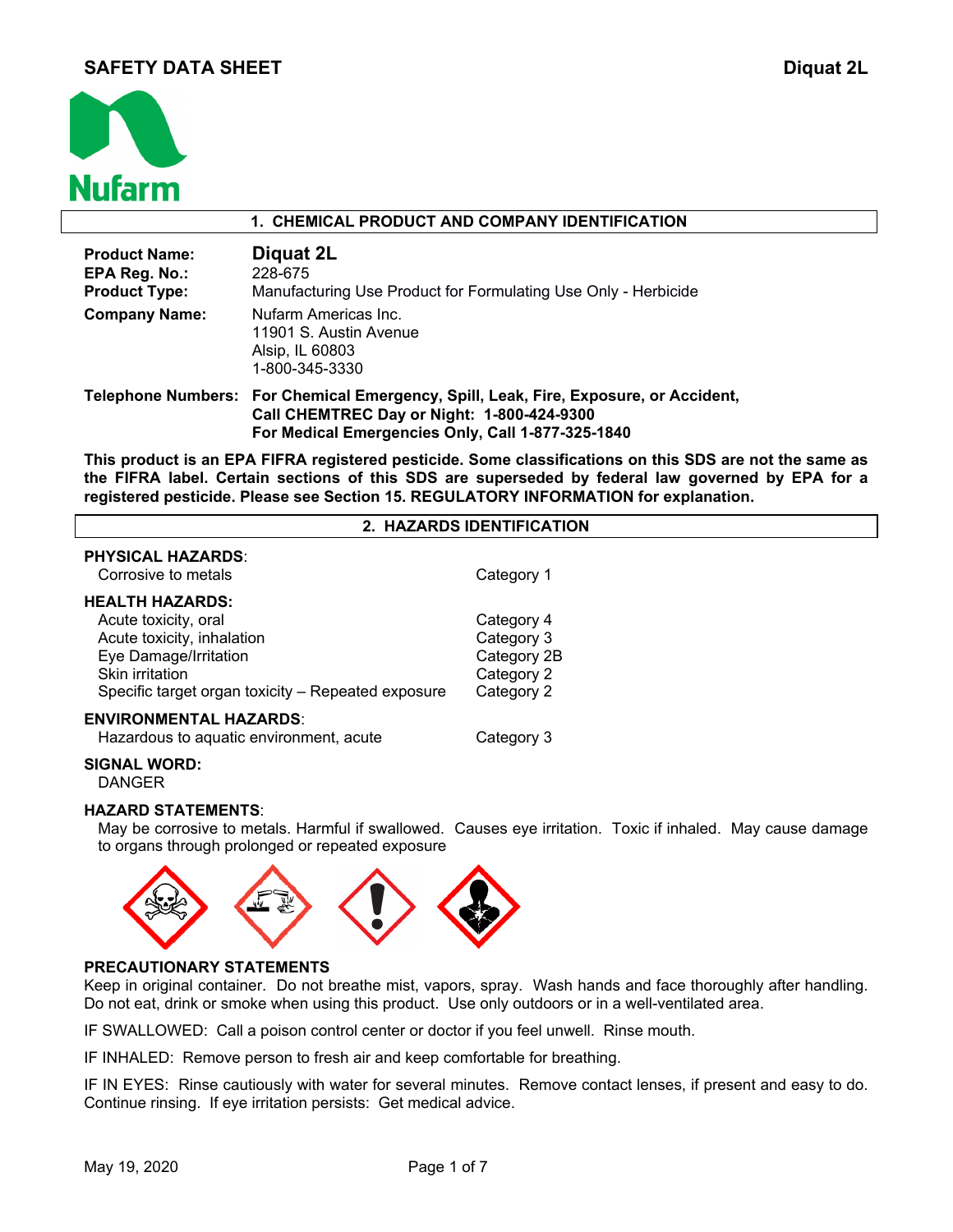Absorb spillage to prevent material damage. Store locked up. Store in corrosive resistant, plastic-lined steel, stainless steel or fiberglas container.

Dispose of contents and container in accordance with local regulations.

Other Hazard Statements: Flammable hydrogen gas may be formed on contact with incompatible metals. See "Conditions to Avoid", Section 10.

| 3. COMPOSITION / INFORMATION ON INGREDIENTS |  |  |  |    |  |                     |                |                     |  |
|---------------------------------------------|--|--|--|----|--|---------------------|----------------|---------------------|--|
| <b>COMPONENTS</b>                           |  |  |  |    |  |                     | <b>CAS NO.</b> | % BY WEIGHT         |  |
| Diquat Dibromide                            |  |  |  |    |  | 85-00-7             |                | $36.2 - 38.4$       |  |
| Other Ingredients                           |  |  |  |    |  | <b>Trade Secret</b> |                | <b>Trade Secret</b> |  |
|                                             |  |  |  | -- |  |                     |                |                     |  |

**Synonyms:** Mixture containing Diquat Dibromide; 6,7-dihydrodipyrido (1,2-a:2',1'-c) pyrazinediium dibromide

Ingredients not precisely identified are proprietary or non-hazardous. Values are not product specifications.

### **4. FIRST AID MEASURES**

**If in Eyes:** Hold eye open and rinse slowly and gently with water for 15 to 20 minutes. Remove contact lenses, if present, after the first 5 minutes, then continue rinsing eye. Call a poison control center or doctor for treatment advice.

**If Swallowed:** Call a poison control center or doctor immediately for treatment advice. Have person sip a glass of water if able to swallow. Do not induce vomiting unless told to do so by the poison control center or doctor. Do not give anything by mouth to an unconscious person.

**If on Skin or Clothing:** Take off contaminated clothing. Rinse skin immediately with plenty of water for 15 to 20 minutes. Call a poison control center or doctor for treatment advice.

**If Inhaled:** Move person to fresh air. If person is not breathing, call 911 or an ambulance, then give artificial respiration, preferably by mouth-to-mouth, if possible. Call a poison control center or doctor for further treatment advice.

**Most Important symptoms/effects, acute and delayed:** Eye irritation.

**Indication of Immediate medical attention and special treatment if needed:** None expected. For ingestion there is no specific antidote available. Treatment for ingestion of this product must begin immediately. Treatment consists of binding the active ingredient, diquat, in the gut with suspensions of activated charcoal or bentonite clay, administration of cathartics to enhance elimination and removal of diquat from the blood by charcoal hemoperfusion or continuous hemodialysis.

### **5. FIRE FIGHTING MEASURES**

**Extinguishing Media:** Use extinguishing media suitable for surrounding materials. Dry chemical, carbon dioxide, foam, water spray or fog.

**Special Fire Fighting Procedures:** Firefighters should wear NIOSH/MSHA approved self-contained breathing apparatus and full fire-fighting turn out gear. Dike area to prevent runoff and contamination of water sources. Dispose of fire control water later.

**Unusual Fire and Explosion Hazards:** If water is used to fight fire, contain runoff, using dikes to prevent contamination of water supplies. Dispose of fire control water later.

**Hazardous Decomposition Materials (Under Fire Conditions):** May produce oxides of carbon and nitrogen and fumes of bromide.

### **6. ACCIDENTAL RELEASE MEASURES**

**Personal Precautions:** Wear appropriate protective gear for the situation. See Personal Protection information in Section 8.

**Environmental Precautions:** Prevent material from entering public sewer systems or any waterways. Do not flush to drain. Large spills to soil or similar surfaces may necessitate removal of topsoil. The affected area should be removed and placed in an appropriate container for disposal.

**Methods for Containment:** Dike spill using absorbent or impervious materials such as earth, sand or clay. Collect and contain contaminated absorbent and dike material for disposal.

**Methods for Cleanup and Disposal:** Pump any free liquid into an appropriate closed container. Collect washings for disposal. Decontaminate tools and equipment following cleanup. See Section 13: DISPOSAL CONSIDERATIONS for more information.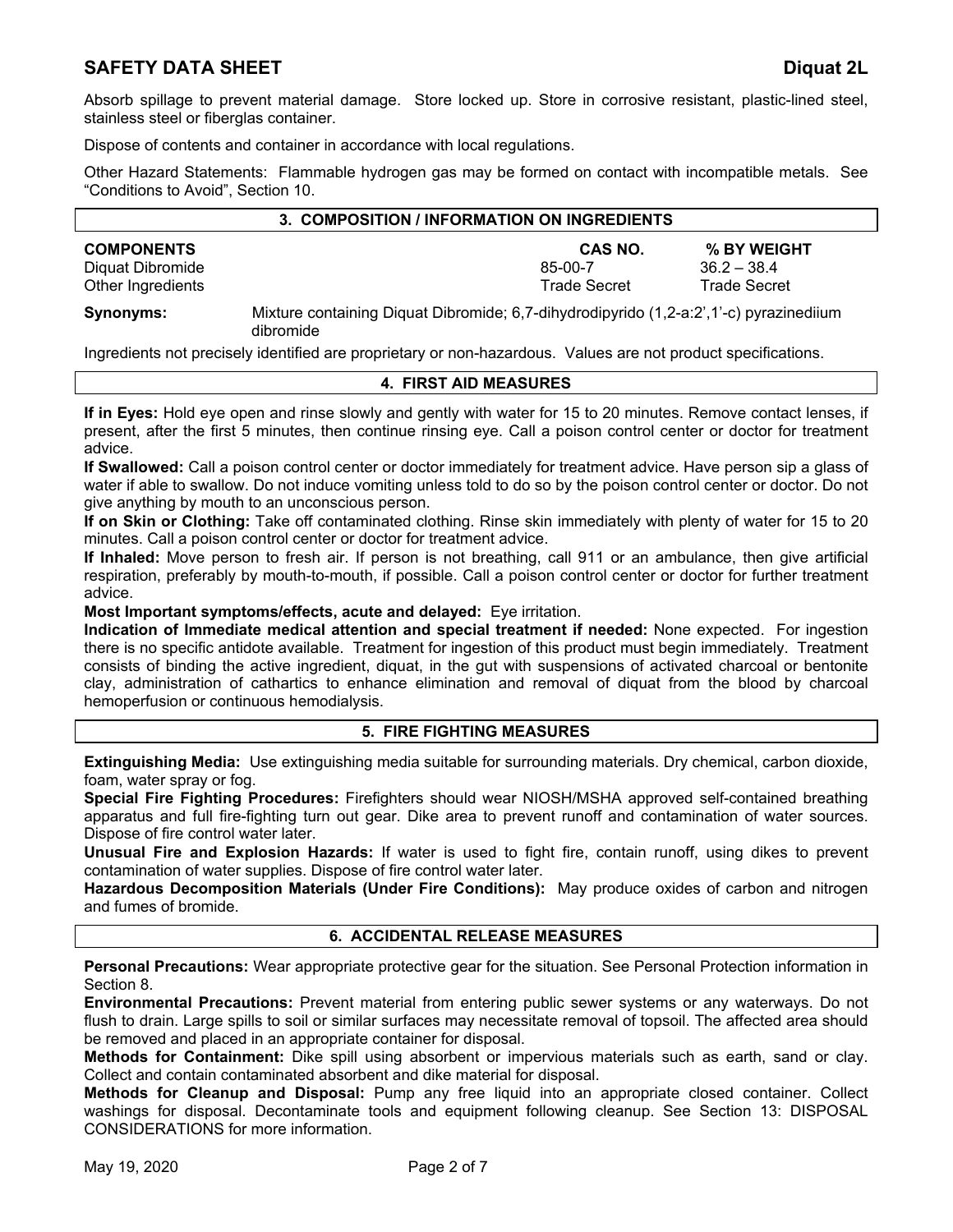**Other Information:** Large spills may be reportable to the National Response Center (800-424-8802) and to state and/or local agencies.

# **7. HANDLING AND STORAGE**

# **HANDLING**:

This product reacts with aluminum to produce flammable hydrogen gas. Do not mix or store in containers or systems made of aluminum or having aluminum fittings.

Avoid breathing mist, vapors, spray. Avoid contact with eyes or clothing. Users should wash hands before eating, drinking, chewing gum, using tobacco, or using the toilet. Remove clothing/Personal Protective Equipment (PPE) immediately if pesticide gets inside. Then wash thoroughly and put on clean clothing. Remove PPE immediately after handling this product. Wash the outside of gloves before removing. As soon as possible, wash thoroughly and change into clean clothing.

# **STORAGE:**

Store in original container. Do not put concentrate or dilute into food or drink containers. Store at temperatures above 32° C. Do not store or transport near food or feed. Do not store near fertilizers, seeds, insecticides, or fungicides. Do not contaminate water, food or feed by storage or disposal. Open dumping is prohibited.

# **8. EXPOSURE CONTROLS / PERSONAL PROTECTION**

# **Engineering Controls:**

Where engineering controls are indicated by specific use conditions or a potential for excessive exposure, use local exhaust ventilation at the point of generation.

# **Personal Protective Equipment:**

**Eye/Face Protection:** To avoid contact with eyes, wear chemical goggles or shielded safety glasses. An emergency eyewash or water supply should be readily accessible to the work area.

**Skin Protection:** To avoid contact with skin, wear long-sleeved shirt and long pants, shoes, socks, and gloves. An emergency shower or water supply should be readily accessible to the work area.

**Respiratory Protection:** Not normally required. If vapors or mists exceed acceptable levels, wear NIOSH approved air-purifying respirator with cartridges/canisters approved for use against pesticides.

**General Hygiene Considerations:** Personal hygiene is an important work practice exposure control measure and the following general measures should be taken when working with or handling this material: 1) do not store, use and/or consume foods, beverages, tobacco products, or cosmetics in areas where this material is stored; 2) wash hands and face carefully before eating, drinking, using tobacco, applying cosmetics or using the toilet.

### **Exposure Guidelines:**

|                   |           | <b>OSHA</b> | <b>ACGIH</b>                      |             |                   |
|-------------------|-----------|-------------|-----------------------------------|-------------|-------------------|
| <b>Component</b>  | TWA       |             | <b>TWA</b>                        | <b>STEL</b> | Unit              |
| Diquat dibromide  | <b>NE</b> | <b>NE</b>   | 0.5 (I) (Skin)<br>$0.1(R)$ (Skin) | ΝE          | mg/m <sup>3</sup> |
| Other Ingredients | NΕ        | NΕ          | NΕ                                | NΕ          |                   |

I = Inhalable Fraction

R = Respirable Fraction

NE = Not Established

### **9. PHYSICAL AND CHEMICAL PROPERTIES**

| Dark brown liquid<br>Appearance:<br><b>Odorless</b><br>Odor:<br><b>Odor threshold:</b><br>pH:<br>$325^\circ$ C<br>Melting point/freezing point:<br>Initial boiling point and boiling range<br>Flash point:<br><b>Evaporation rate:</b><br>Flammability (solid, gas):<br>Upper/lower flammability or explosive limits:<br>Vapor pressure: | No data available<br>5.962 (1% w/w dilution in DIW)<br>No data available<br>Not applicable due to aqueous formulation<br>No data available<br>No data available<br>No data available<br>No data available |
|------------------------------------------------------------------------------------------------------------------------------------------------------------------------------------------------------------------------------------------------------------------------------------------------------------------------------------------|-----------------------------------------------------------------------------------------------------------------------------------------------------------------------------------------------------------|
|------------------------------------------------------------------------------------------------------------------------------------------------------------------------------------------------------------------------------------------------------------------------------------------------------------------------------------------|-----------------------------------------------------------------------------------------------------------------------------------------------------------------------------------------------------------|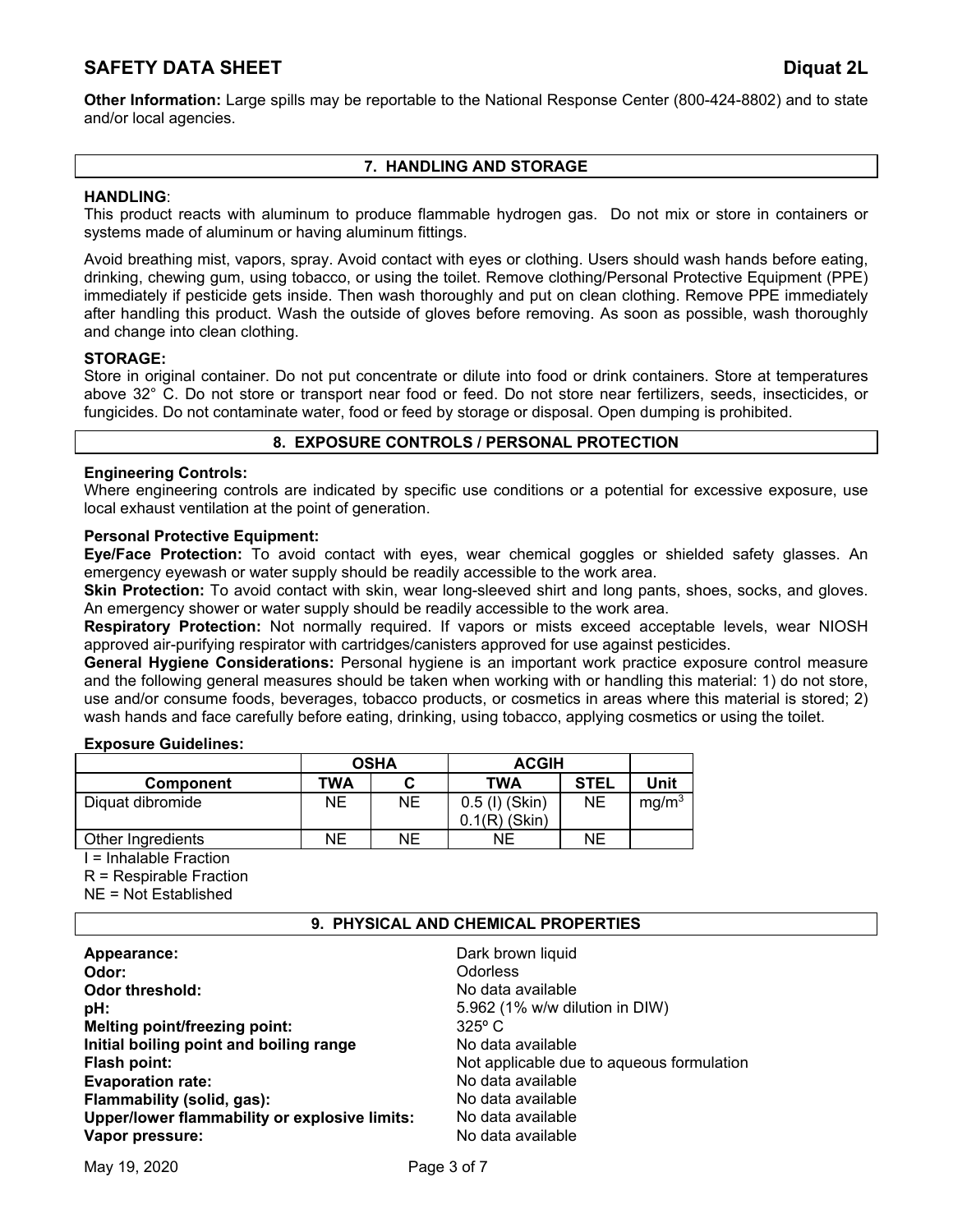**Vapor density:**  $\blacksquare$  **No data available Relative density:** 1.20 g/ml @ 20º C **Solubility(ies):** No data available **Partition coefficient: n-octanol/water: Autoignition temperature:** No data available **Decomposition temperature:** No data available

**Viscosity:** 1.626 mPa.s @ 20º C; 1.0858mPa.s @ 40 º C

**Note:** Physical data are typical values, but may vary from sample to sample. A typical value should not be construed as a guaranteed analysis or as a specification.

# **10. STABILITY AND REACTIVITY**

**Reactivity:** Reacts with aluminum to produce flammable hydrogen gas. Do not store or allow this product to contact galvanized steel or unlined steel (except stainless steel) containers. This product reacts with such containers to produce hydrogen gas which may form a highly combustible mixture. This gas mixture could flash or explode, causing serious personal injury, if ignited by open flame, spark, welder's torch, lighted cigarette or other ignition source.

**Chemical Stability:** This material is stable under normal handling and storage conditions.

**Possible Hazardous Reactions:** This product reacts with aluminum, galvanized steel and unlined steel containers (except stainless steel) to produce hydrogen gas which may form a highly combustible mixture. This gas mixture could flash or explode, causing serious personal injury, if ignited by open flame, spark, welder's torch, lighted cigarette or other ignition source.

**Conditions to Avoid:** Do not store in aluminum, galvanized or unlined metal containers (except stainless steel). Excessive heat and open flame.

**Incompatible Materials:** Corrosive to aluminum. Strong alkalis, anionic wetting agents and oxidizing agents.

**Hazardous Decomposition Products:** Under fire conditions may produce oxides of carbon and nitrogen and fumes of bromide.

# **11. TOXICOLOGICAL INFORMATION**

**Likely Routes of Exposure:** Eye contact, Skin contact

### **Symptoms of Exposure:**

**Eye Contact:** Mildly irritating based on toxicity studies.

**Skin Contact:** Slightly toxic and slightly irritating based on toxicity studies.

**Ingestion:** Moderately toxic based on toxicity studies.

**Inhalation:** Moderately toxic based on toxicity studies.

**Delayed, immediate and chronic effects of exposure:** Causes eye irritation. Causes skin irritation. May cause respiratory irritation. Causes damage to organs (liver, kidney) through prolonged or repeated exposure.

### **Toxicological Data:**

Data from laboratory studies conducted on a similar, but not identical, formulation:

**Oral:** Rat LD<sub>50</sub>: 886 mg/kg (female)

**Dermal:** Rat LD<sub>50</sub>: >5,050 mg/kg

**Inhalation:** Rat 4-hr LC<sub>50</sub>: 0.62 mg/L

**Eye Irritation:** Rabbit: Mildly irritating

**Skin Irritation: Rabbit: Slightly irritating** 

**Skin Sensitization:** Not a contact sensitizer in guinea pigs following repeated skin exposure.

**Subchronic (Target Organ) Effects:** Repeated overexposure to diquat dibromide may cause effects to skin, lungs, liver and kidneys.

**Carcinogenicity / Chronic Health Effects:** Prolonged overexposure to diquat dibromide may cause effects to eyes (cataracts) and kidneys. There was no evidence of carcinogenicity in animal studies using diquat dibromide. **Reproductive Toxicity:** Animal tests with diquat dibromide have not demonstrated reproductive effects.

**Developmental Toxicity:** Animal studies on diquat dibromide resulted in decreased fetal body weight, kidney

and skeletal effects at doses that were also toxic to mother animals.

**Genotoxicity:** No evidence of mutagenicity in *in vivo* assays using diquat dibromide.

**Assessment Carcinogenicity:** None listed with ACGIH, IARC, NTP or OSHA.

### **12. ECOLOGICAL INFORMATION**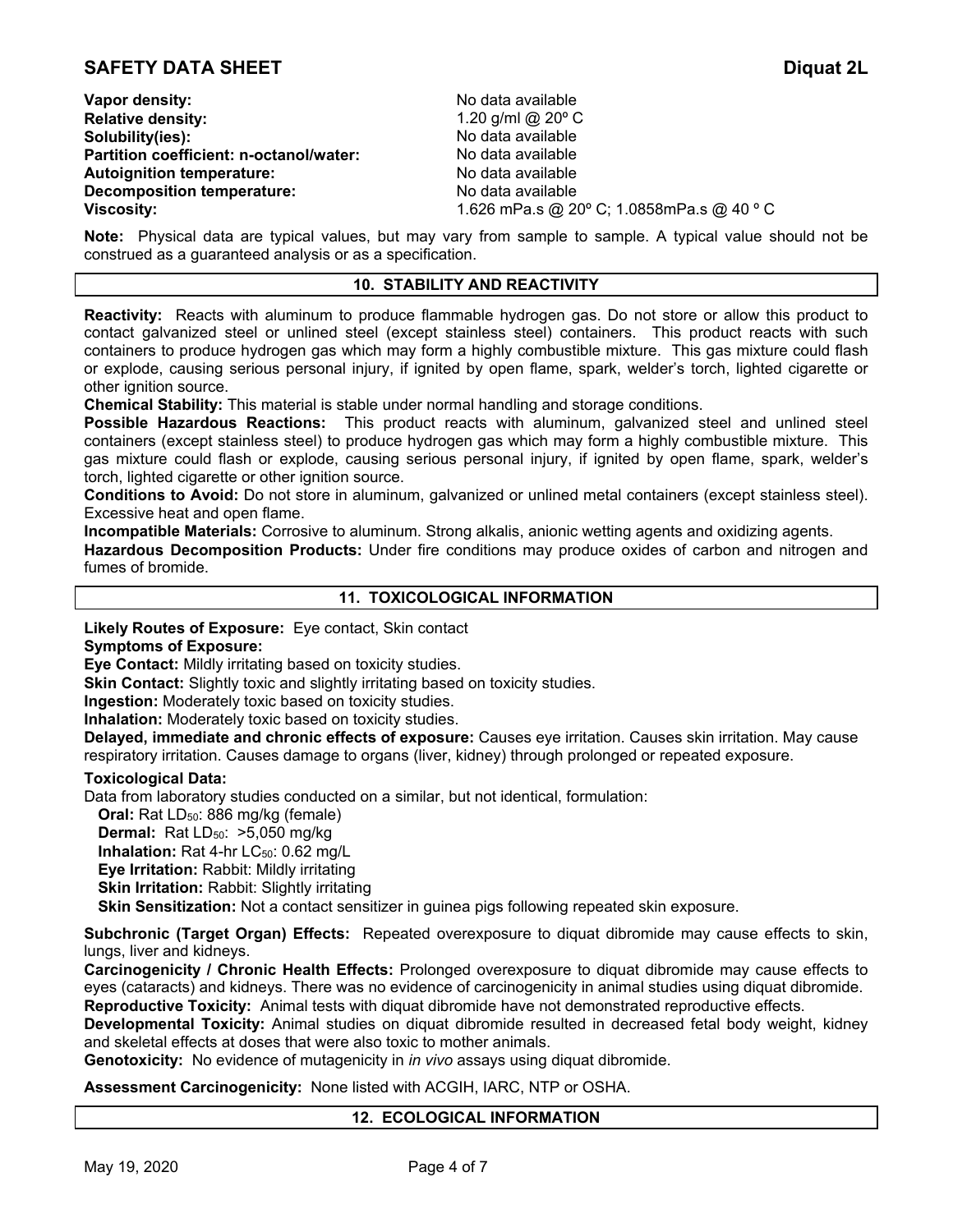| Data on Diquat dibromide:                |                   |
|------------------------------------------|-------------------|
| <b>Bluegill 96-hour LC50:</b>            | 13.9 ppm          |
| Rainbow Trout 96-hour LC <sub>50</sub> : | $14.8$ ppm        |
| Daphnia 48-hour EC <sub>50</sub> :       | $0.77 - 1.19$ ppm |

**Bobwhite Quail 8-day Dietary LC<sub>50</sub>: 106 ppm Mallard Duck** 8-day Dietary LC<sub>50</sub>: 980 ppm **Honey Bee** LC<sub>50</sub>: 47-100 ug/bee

# **Environmental Fate:**

Diquat dibromide's primary route of environmental dissipation is strong adsorption to soil particles, aquatic sediments or suspended particulates, which typically have a large excess of binding capacity. The strong chemical bonds formed by diquat absorption to soil particles make the herbicide biologically unavailable to terrestrial or aquatic organisms. Diquat does not hydrolyze or photodegrade and is resistant to microbial degradation under aerobic and anaerobic conditions.

### **13. DISPOSAL CONSIDERATIONS**

# **Waste Disposal Method:**

This product is acutely hazardous. Improper disposal of excess pesticide, spray mixture or rinsate is a violation of Federal law. If these wastes cannot be disposed of by use according to label instructions, contact your State Pesticide or Environmental Control Agency or the Hazardous Waste representative at the nearest EPA Regional Office for guidance.

# **Container Handling and Disposal:**

**Nonrefillable Containers 5 Gallons or Less:** Nonrefillable container. Do not reuse or refill this container. Triple rinse container (or equivalent) promptly after emptying.

**Triple rinse as follows:** Empty the remaining contents into application equipment or a mix tank and drain for 10 seconds after the flow begins to drip. Fill the container 1/4 full with water and recap. Shake for 10 seconds. Pour rinsate into application equipment or a mix tank or store rinsate for later use or disposal. Drain for 10 seconds after the flow begins to drip. Repeat this procedure two more times. Then offer for recycling or reconditioning, or puncture and dispose of in a sanitary landfill, or by other procedures approved by State and local authorities. Plastic containers are also disposable by incineration, or, if allowed by State and local authorities, by burning. If burned stay out of smoke.

**Nonrefillable containers larger than 5 gallons:** Nonrefillable container. Do not reuse or refill this container. Offer for recycling if available. Triple rinse or pressure rinse container (or equivalent) promptly after emptying.

**Triple rinse as follows:** Empty the remaining contents into application equipment or a mix tank. Fill the container 1/4 full with water. Replace and tighten closures. Tip container on its side and roll it back and forth, ensuring at least one complete revolution, for 30 seconds. Stand the container on its end and tip it back and forth several times. Turn the container over onto its other end and tip it back and forth several times. Empty the rinsate into application equipment or a mix tank or store rinsate for later use or disposal. Repeat this procedure two more times.

**Pressure rinse as follows:** Empty the remaining contents into application equipment or a mix tank and continue to drain for 10 seconds after the flow begins to drip. Hold container upside down over application equipment or mix tank or collect rinsate for later use or disposal. Insert pressure rinsing nozzle in the side of the container, and rinse at about 40 psi for at least 30 seconds. Drain for 10 seconds after the flow begins to drip.

**Refillable containers larger than 5 gallons:** Refillable container. Refill this container with pesticide only. Do not reuse this container for any other purpose. Cleaning the container before final disposal is the responsibility of the person disposing of the container. Cleaning before refilling is the responsibility of the refiller. To clean the container before final disposal, empty the remaining contents from this container into application equipment or a mix tank. Fill the container about 10% full with water and, if possible, spray all sides while adding water. Agitate vigorously or recirculate water with the pump for two minutes. Pour or pump rinsate into application equipment or rinsate collection system. Repeat this rinsing procedure two more times.

# **14. TRANSPORTATION INFORMATION**

Follow the precautions indicated in Section 7: HANDLING AND STORAGE of this SDS.

### **DOT**

# **< 268 gallons per completed package:**

UN 2927, TOXIC LIQUID, CORROSIVE, ORGANIC, n.o.s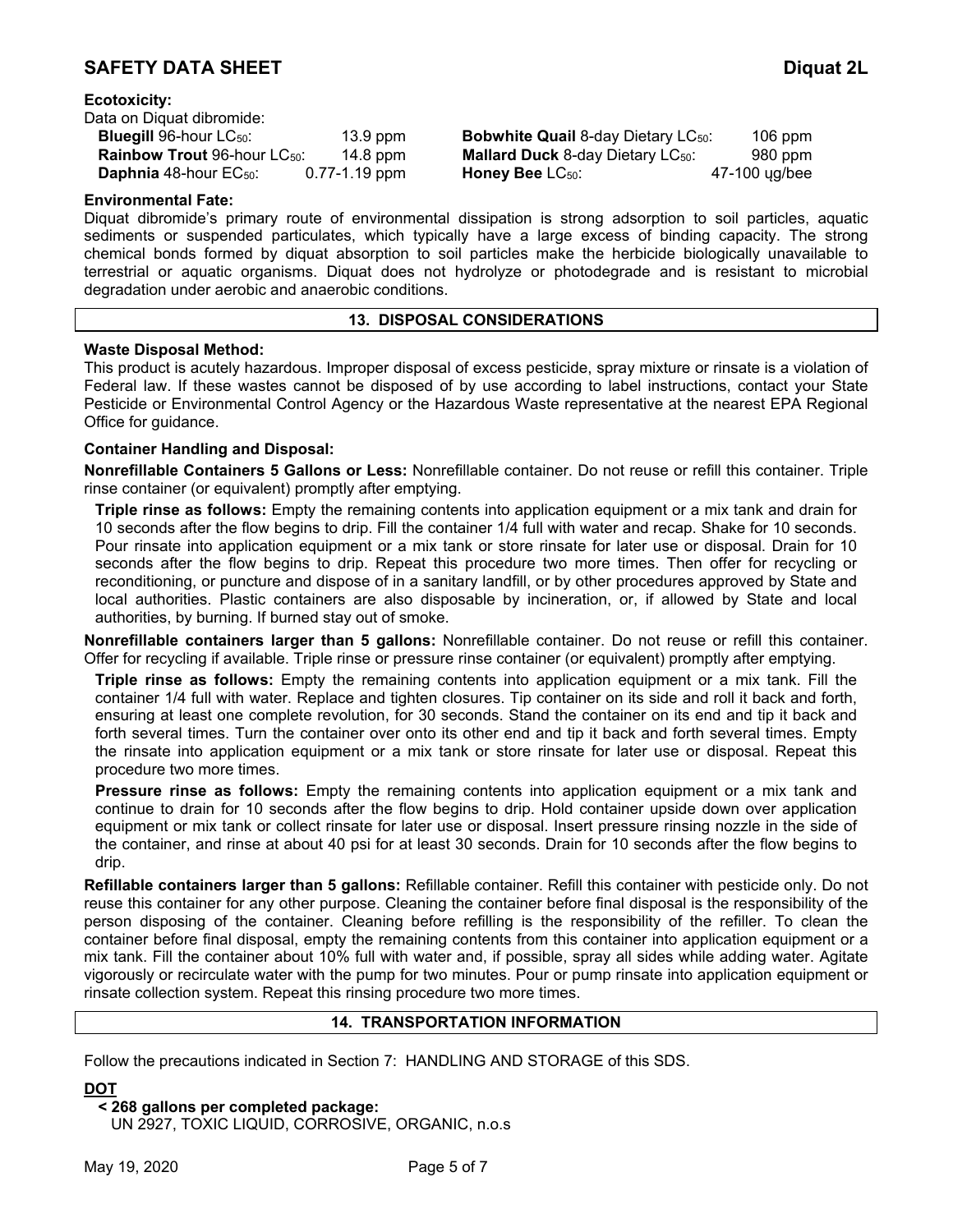(DIQUAT DIBROMIDE), 6.1, (8), II

**≥ 268 gallons per completed package:**  UN 2927, TOXIC LIQUID, CORROSIVE, ORGANIC, n.o.s (DIQUAT DIBROMIDE), 6.1, (8), II, RQ

# **IMDG**

UN 2927, TOXIC LIQUID, CORROSIVE, ORGANIC, n.o.s (DIQUAT DIBROMIDE), 6.1, (8), II, MARINE POLLUTANT

# **IATA**

UN 2927, TOXIC LIQUID, CORROSIVE, ORGANIC, n.o.s (DIQUAT DIBROMIDE), 6.1, (8), II

### **15. REGULATORY INFORMATION**

#### **EPA FIFRA INFORMATION**

This chemical is a pesticide product registered by the United States Environmental Protection Agency and is subject to certain labeling requirements under federal pesticide law. These requirements differ from the classification criteria and hazard information required for safety data sheets (SDS), and for workplace labels of non-pesticide chemicals. The hazard information required on the pesticide label is reproduced below. The pesticide label also includes other important information, including directions for use.

CAUTION**.** Harmful if inhaled. Harmful if swallowed. Causes moderate eye irritation. Avoid breathing spray mist. Avoid contact with eyes or clothing.

# **U.S. FEDERAL REGULATIONS**

**TSCA Inventory:** This product is exempted from TSCA because it is solely for FIFRA regulated use.

### **SARA Hazard Notification/Reporting:**

**Hazard Categories Under Criteria of SARA Title III Rules (40 CFR Part 370):** Immediate and Delayed

### **Section 313 Toxic Chemical(s):**

None

### **Reportable Quantity (RQ) under U.S. CERCLA:**

Diquat (CAS No. 85-00-7) 1,000 pounds

### **RCRA Waste Code:**

Under RCRA, it is the responsibility of the product user to determine at the time of disposal, whether a material containing the product or derived from the product should be classified as a hazardous waste.

#### **State Information:**

Other state regulations may apply. Check individual state requirements.

#### **California Proposition 65:** Not Listed.

# **16. OTHER INFORMATION National Fire Protection Association (NFPA) Hazard Rating: Rating for this product: Health:** 2 **Flammability:** 1 **Reactivity:** 0 Hazards Scale: 0 = Minimal 1 = Slight 2 = Moderate 3 = Serious 4 = Severe

This Safety Data Sheet (SDS) serves different purposes than and DOES NOT REPLACE OR MODIFY THE EPA-ACCEPTED PRODUCT LABELING (attached to and accompanying the product container). This SDS provides important health, safety and environmental information for employers, employees, emergency responders and others handling large quantities of the product in activities generally other than product use, while the labeling provides that information specifically for product use in the ordinary course.

Use, storage and disposal of pesticide products are regulated by the EPA under the authority of the Federal Insecticide, Fungicide, and Rodenticide Act (FIFRA) through the product labeling, and all necessary and appropriate precautionary, use, storage, and disposal information is set forth on that labeling. It is a violation of Federal law to use a pesticide product in any manner not prescribed on the EPA-accepted label.